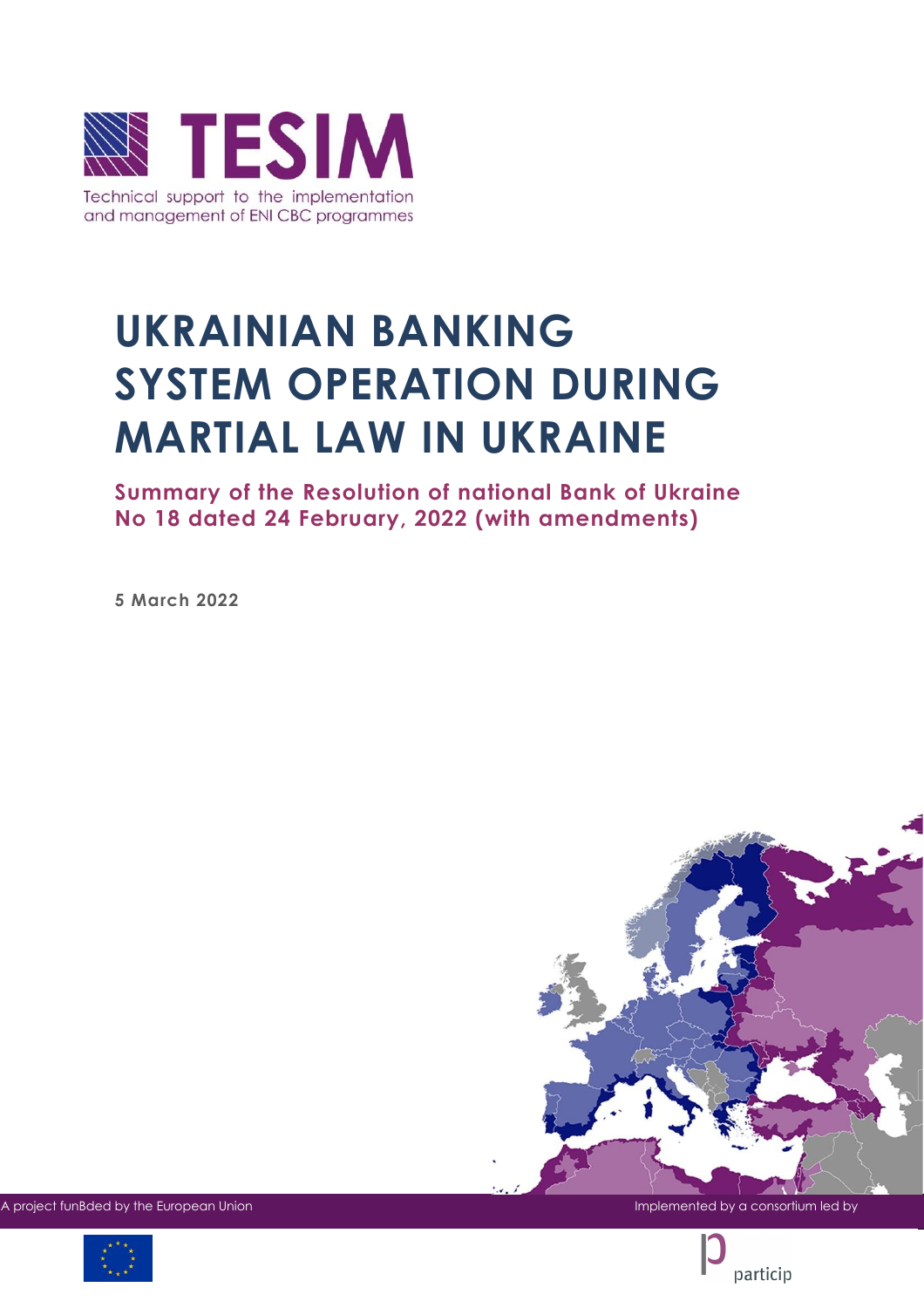

## *Table of Contents*



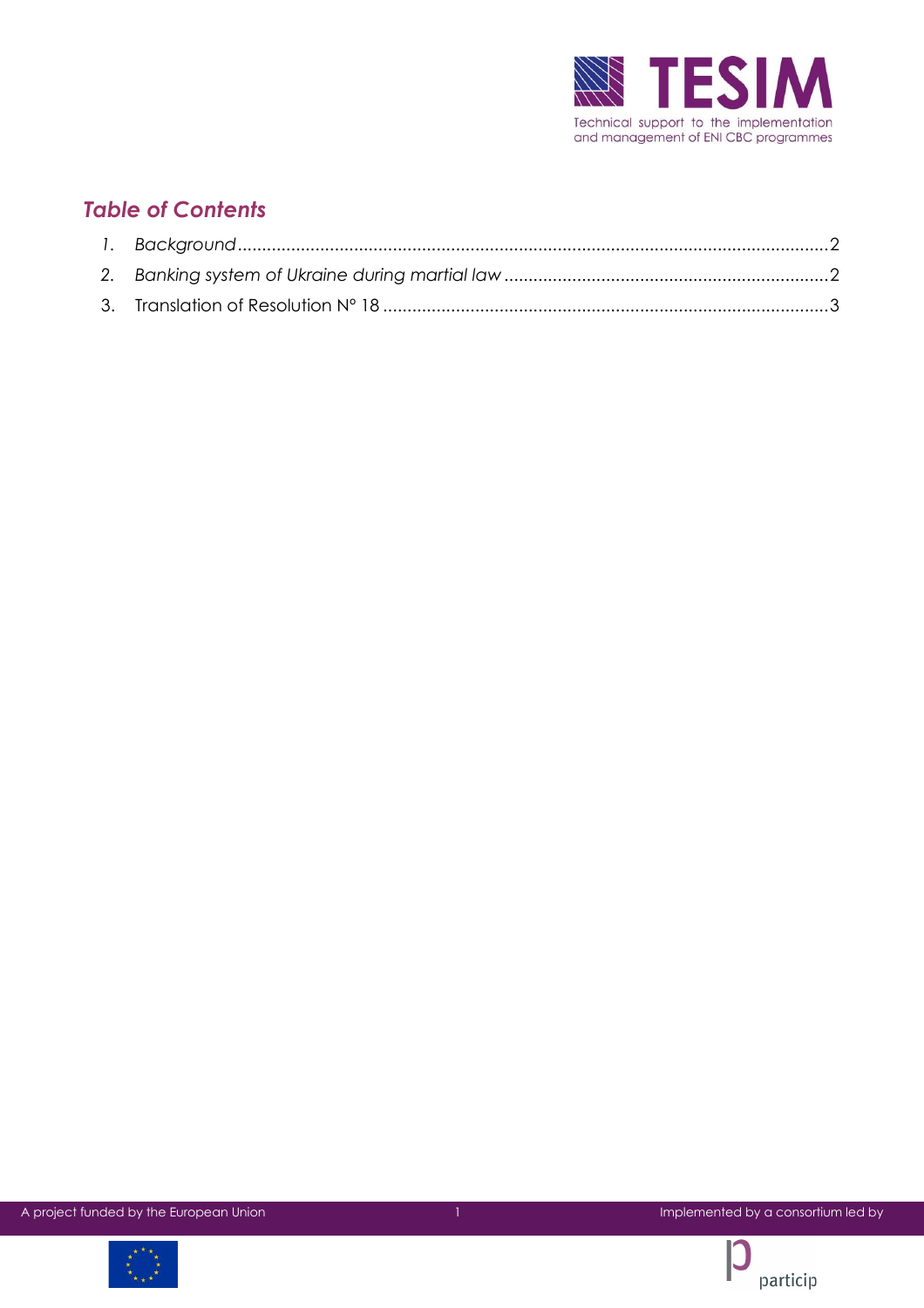

## <span id="page-2-0"></span>*1. Background*

On February 24, 2022, martial law was declared in Ukraine due to Russia's military aggression. Due to martial law, the National Bank of Ukraine introduced additional regulation concerning bank transfers and operations with foreign currency.

Regulation of banking operations in Ukraine is carried out in accordance with the current legislation, as well as the resolution of the National Bank of Ukraine № 18 of February 24, 2022 (hereinafter – Resolution № 18). The following section provides a summary of the specifics of the banking system as they relate to the beneficiaries of ENI CBC programmes.

## <span id="page-2-1"></span>*2. Banking system of Ukraine during martial law*

According to paragraph 2 of the Resolution № 18, 2022, **the banking system continues to operate** and provide the needs of the economy of Ukraine, with certain restrictions.

Restrictions have been imposed on payments from Ukraine to abroad (paragraph 14 of Resolution № 18). These restrictions do not apply to government payments, payments related to covering the needs of the Ukrainian army, payments for goods of critical imports, other payments that are made based on special permission of the National Bank of Ukraine.

Payments to Ukraine from abroad are not prohibited. They are credited to the account of Ukrainian recipients without restrictions.

The Resolution № 18 prohibits any banking transactions with Belarus and Russia.

The foreign exchange market operates with some restrictions. However, **both legal entities and individuals can exchange foreign currency for hryvnias**.

#### **Beneficiaries of ENI CBC programmes:**

- **1. may receive payments in foreign currency from abroad;**
- **2. may exchange foreign currency for hryvnia and make payments in hryvnia on the territory of Ukraine. Therefore, the Ukrainian Lead Beneficiaries may transfer the grant received to other Ukrainian beneficiaries**
- **3. are not allowed to transfer foreign currency abroad unless these transactions are related to providing for the needs of the Ukrainian army.**



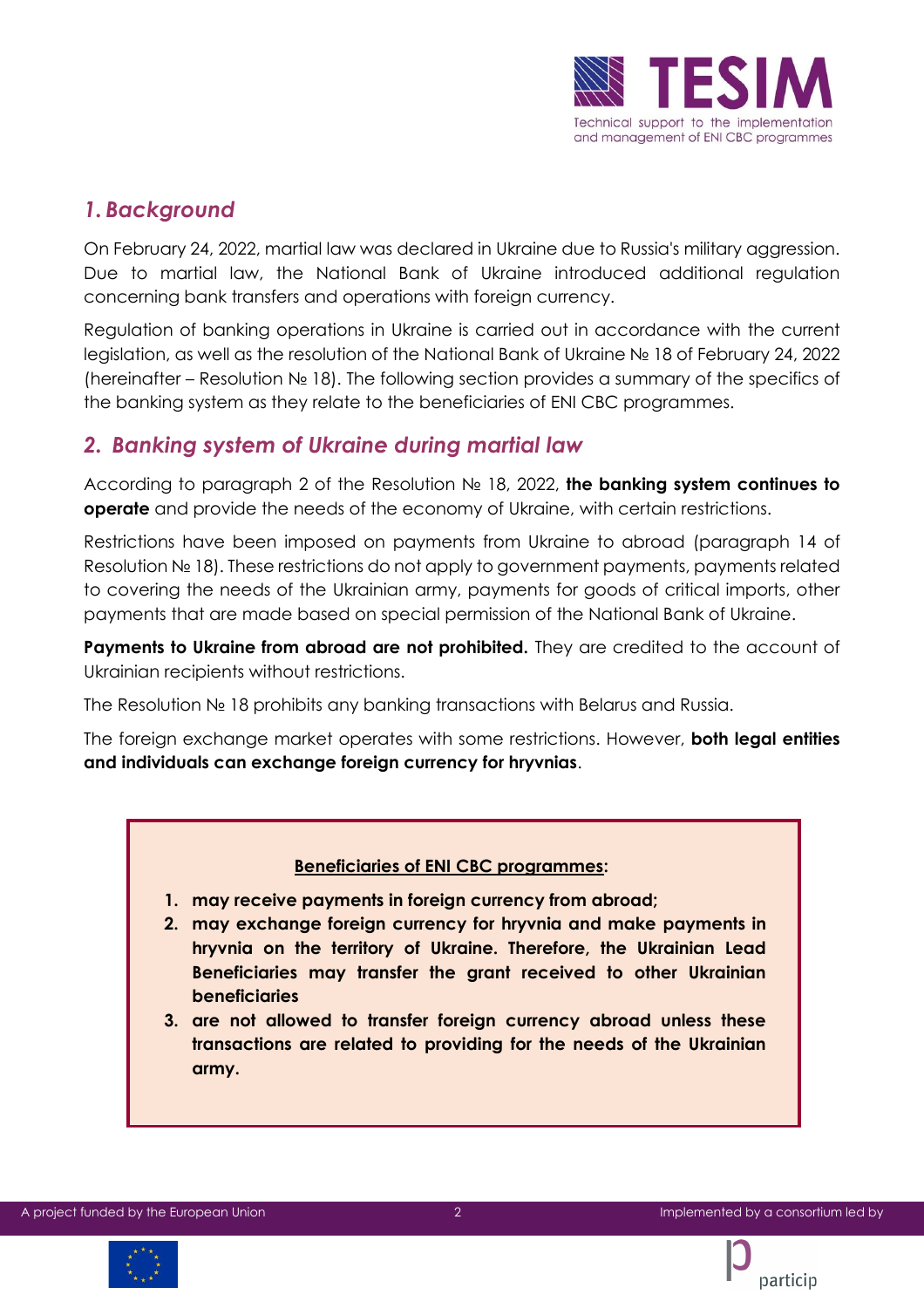

## <span id="page-3-0"></span>**3.** *Translation* **of Resolution Nº 18**

### **RESOLUTION**

#### **of the Board of the National Bank of Ukraine No. 18**

On operation of the banking system during martial law (as amended by Resolutions of the Board of the National Bank of Ukraine No. 21 dated February 24, 2022, and No. 26 dated March 1, 2022 No. 30)

According to Article 7 of the Law of Ukraine "On the National Bank of Ukraine", to ensure reliability and stability of the banking system functioning, the Board of the National Bank of Ukraine decides:

1. The Board of the National Bank of Ukraine ensures its work in accordance with the Law of Ukraine "On the National Bank of Ukraine", the Regulations of the Board of the National Bank of Ukraine in a special period, approved by the decision of the Board of the National Bank of Ukraine on August 21, 2019 № 606-rsh, regulatory and administrative acts of the National Bank of Ukraine.

2. Banks continue to operate with the restrictions defined by this resolution.

3. To limit cash withdrawal from the customer account in the amount of 100,000 UAH per day (not including the payment of wages and social payments), except for enterprises and institutions ensuring the implementation of mobilization plans (tasks), the Government and special permits of the National Bank without charging and withdrawal of commissions.

4. Perform non-cash payments without limitations.

5. Prohibit cash withdrawal from the client's account in foreign currency in the amount exceeding the equivalent of UAH 30,000 per day (withdrawal is performed without accrual or withdrawal fees), except for cash withdrawal in foreign currency from the accounts of:

1) enterprises and institutions, ensuring performance of mobilization plans (tasks), the Government of Ukraine and on the basis of certain authorizations of the National bank of Ukraine;

2) in branches, branches of banks located in territories under threat of occupation by the aggressor/occupying state (the issue is carried out within the account balance if there are cash on hand at the branch/branch office). The decision on disbursement of such funds shall be made by the manager of the branch/office of the bank.

*(Item 5 in the wording of Resolution Board of the National Bank of Ukraine No. 30 of March 01, 2022)* 

6. Payments of the Government shall be made without limitations pursuant to the legislation on the special period.



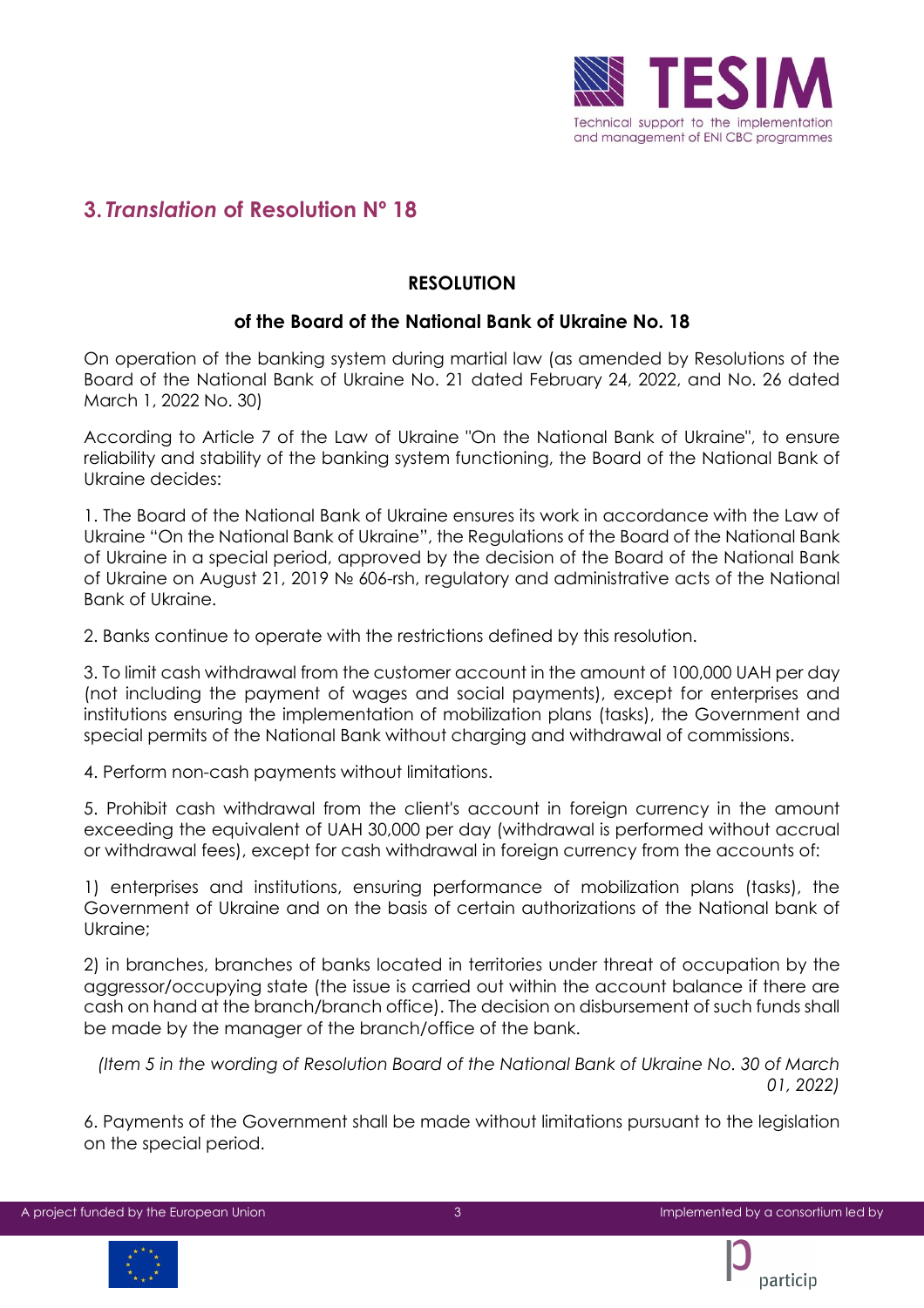

6 <sup>1</sup> . The Ministry of Defence of Ukraine carries out from the accounts opened with the National Bank of Ukraine transactions to transfer funds in hryvnia/foreign currency in Ukraine/abroad to ensure national security and defence, support the Armed Forces of Ukraine and perform other tasks of the Ministry of Defence of Ukraine determined by Ukrainian legislation, including purchase of foreign currency for such purposes, without submission to the National Bank of Ukraine documents confirming the grounds/obligations for such transactions. Such transactions are carried out on the basis of the payment order/order to purchase foreign currency. The Ministry of Defense of Ukraine ensures the independent verification of agreements (contracts) and other documents confirming the operations described in the first sentence of paragraph 6 with the requirements of Ukrainian legislation. 1 of this Resolution, for compliance

*(supplemented by new paragraph 6 <sup>1</sup> in accordance with the Decision of the Board of the National Bank of Ukraine of February 28, 2022 No. 26)*

7. Support ATMs with cash without restrictions.

8. To ensure that bank branches operate in an uninterrupted mode in the absence of a threat to life and health of the population.

9. Provide access to safe deposit boxes in an uninterrupted mode.

10. NBU carries out cash backing without restrictions.

11. NBU carries out blank refinancing of banks to maintain liquidity with no limit on the amount for up to 1 year with the possibility of prolongation for another 1 year.

12. Authorized institutions are prohibited from trading in foreign currency on behalf of clients, except for:

1) the sale by clients of foreign currency in cash/non-cash form to banks, as well as in cash form to non-bank financial institutions and to the postal service operator. The foreign currency purchased by non-bank financial institutions and postal operator during the operational day, including the balances of purchased foreign currency in the cash offices of such institutions at the time of adoption of this Decision, shall be credited to their own accounts with banks no later than the next working day;

2) trade in foreign currency performed by banks with other banks on swap terms, foreign financial institutions, the National Bank of Ukraine, international financial organizations, of which Ukraine is a member, and international financial organizations, under agreements with which Ukraine has undertaken to ensure the legal regime provided to other international financial organizations (hereinafter - IFI);

3) foreign currency exchange transactions between banks within Group 1 of the Foreign Currencies and Bank Metals Classifier approved by Resolution of the Board of the National Bank of Ukraine No. 34 of February 4, 1998

*(as amended by Resolution of the Board of the National Bank of Ukraine No. 269 of April 19, 2016);* 



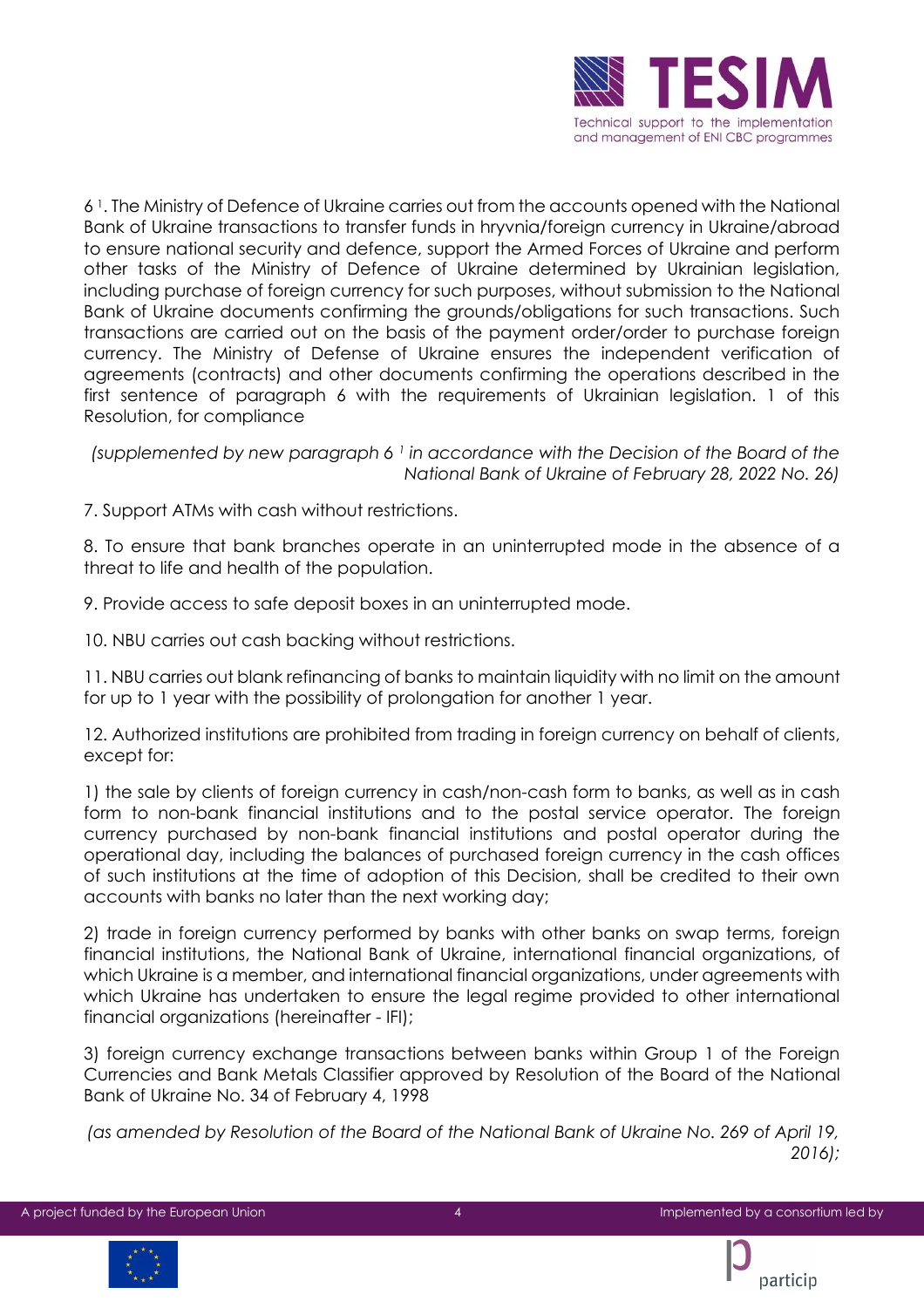

4) purchase of foreign currency for the purpose of foreign exchange transactions specified in paragraph 14 of this Resolution;

5) when the bank purchased foreign currency from another bank at the rate specified according to provisions of paragraph 2 /3 of item 121 of this Resolution, exclusively for its further sale to a client for the purpose of conducting foreign exchange transactions mentioned in item 14 of this Resolution.

*(paragraph 12 as amended by the Resolution of the Board of the National Bank of Ukraine of March 1, 2022 № 30).* 

The authorized institutions fulfill the operations of purchase by order of the clients (as permitted by sub-points 1 and 4 of point 12 of this resolution) and sale of foreign currency without payment: (paragraph 1 of Article 121 in edition of the Resolution of the Board of the National Bank of Ukraine of March 1, 2022, #30) in US dollars - at the rate that can deviate by no more than 1% from the official exchange rate of the National Bank of Ukraine, which is effective on the day of transaction; (paragraph 121 (2) of clause 121 with the amendments introduced by the Resolution of the Board of the National Bank of Ukraine of March 1, 2022 Nº 30) in other foreign currencies - at the exchange rate, which can deviate by no more than 1% from the official exchange rate, which is determined based on the official UAH/USD exchange rate, on the day of performance of the operation as well as information on foreign currency exchange rates to US dollar (or US dollar to foreign currencies) at the international currency markets, which are received via trade and information systems as of the moment of performance of the operation". (Paragraph 3 of Article 12<sup>1</sup> was amended by the Resolution of the Board of the National Bank of Ukraine of March 1, 2022 № 30)

*(amended by the new paragraph 12<sup>1</sup> in accordance with the Resolution of the Board of the National Bank of Ukraine of February 24, 2022 № 21)* 

12<sup>1</sup> The authorized institutions purchase foreign currency in cash from the clients:

1) in U.S. dollars which is valid on the day of the official transaction;

2) in other foreign currencies at the exchange rate of the National Bank of Ukraine, which is determined based on the official exchange rate of UAH to USD that is valid on the day of performance of the operation, as well as the information about foreign currencies flow rates to US dollar (or US dollar to foreign currencies) at the international currency markets, which are received via trade information systems as of the moment of setting the state exchange rate.

*(amended by the new paragraph 12 2 according to Resolution No. 30 of the Board of the National Bank of Ukraine of March 1, 2022)* 

13. To record the official rate of UAH to foreign currencies, the official rate of UAH to special deposit rights, and the cost of bank metals at the levels at which they were valid on February 24, 2022. Until a separate decision to cancel the application of the indicative value of the exchange rate of UAH to USD according to the agreements established in the currency market of Ukraine at 12.00.



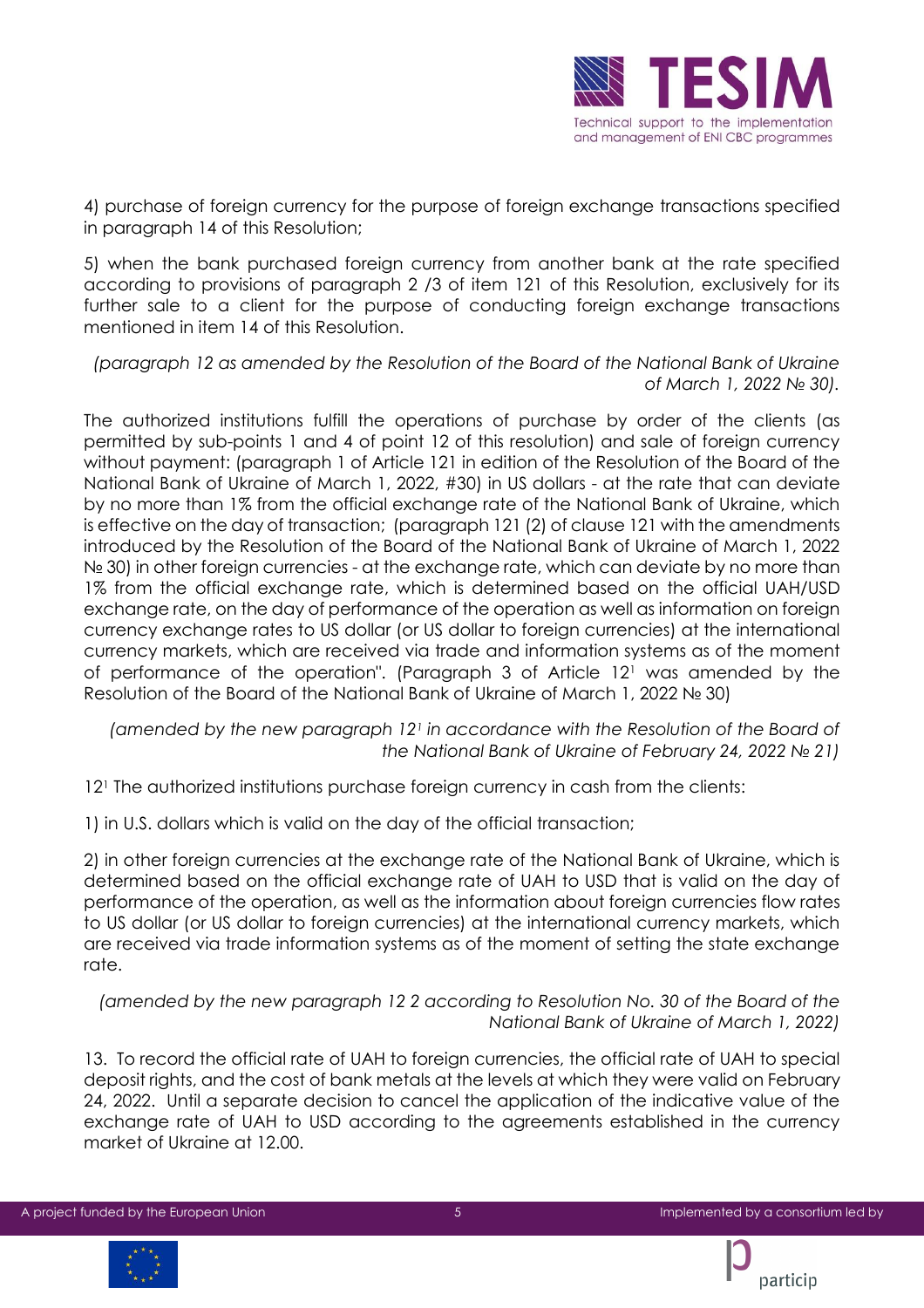

*(paragraph 13 with the wording of the Decree of the Board of the National Bank of Ukraine of February 24, 2022, No. 21).* 

14. Authorized institutions are prohibited from making cross-border transfers of foreign currency **from** Ukraine on behalf of clients, except in cases of implementation:

1) banks' own operations, including settlements with international payment systems;

2) residents' import operations for purchases and goods of critical imports under the list approved by the Cabinet of Ministers of Ukraine;

3) MFO currency transactions, including MFO representative offices, as well as currency transactions of residents and non-residents involving transfer of funds in foreign / national currency for the purpose of settlements with MFO or its representative office;

4) currency transactions by residents and non-residents for mobilization and other activities (needs) stipulated by the laws of Ukraine regulating relations in the sphere of national security and defense;

5) operations on payment of costs for treatment in medical institutions of foreign countries, payment of costs for transportation of patients, payment of costs associated with the death of people abroad (transportation costs and costs for lodging);

6) transfers based on certain permits (decisions) of the National Bank of Ukraine, adopted on the basis of appeals of the Cabinet of Ministers of Ukraine, ministries and other state bodies of Ukraine;

7) transfers in favor of diplomatic missions, consular offices of Ukraine abroad.

8) payments abroad using electronic means of payment or use of electronic means of payment for receipt of cash.

*(paragraph has been supplemented by new sub-point 8 according to Resolution of the Board of the National Bank of Ukraine No. 30 of March 1, 2022) (paragraph 14 as amended by Resolution of the Board of the National Bank of Ukraine No. 21 of February 24, 2022)*

14<sup>1</sup> . The authorized agencies shall exercise currency oversight for currency transactions allowed by paragraph 12(4) and paragraph 14 of this resolution in a simplified form without conducting additional analysis of documents (information) on currency transactions, sources of funds, which are used to carry out these operations, and other measures provided for by the Regulation on the Procedure for Analysis and Verification of Documents (Information) on Currency Transactions by Authorized Bodies, approved by Resolution No. 8 of the Board of the National Bank of Ukraine of September 02, 2019 (as amended).

*(supplemented by new paragraph 141 according to the Resolution of the Board of the National Bank of Ukraine No. 30 of March 01, 2022)* 

15. To abolish additional transactions by the servicing banks on the accounts of residents of the state which engaged in military aggression against Ukraine.

151. Defend:



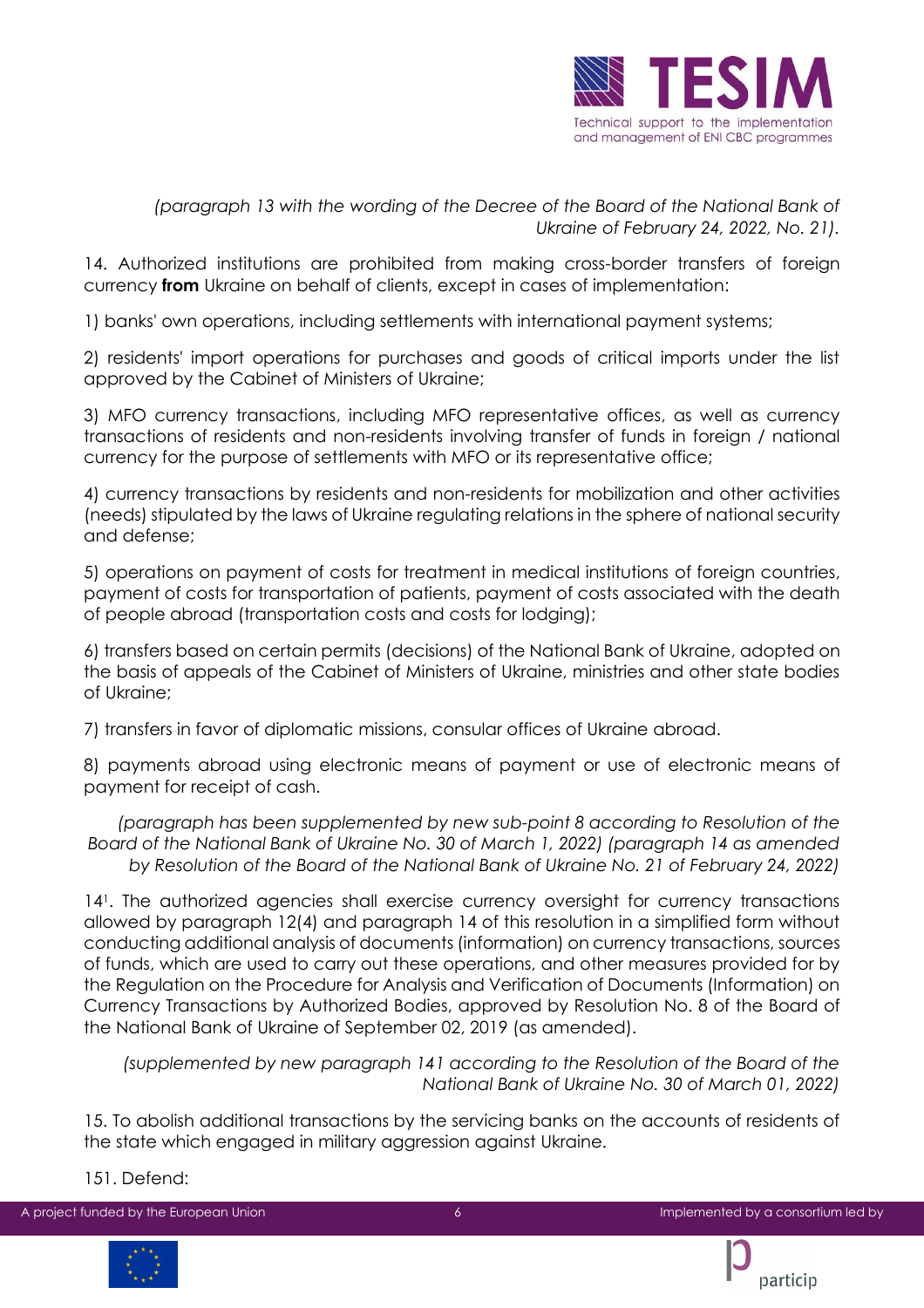

1) transferring funds to the accounts of persons for orders initiated by using electronic payment instruments accepted by the participants of the international payment systems that carry out their activities on the territory of the Russian Federation and the Republic of Belarus;

2) to accept in Ukraine electronic payment means (including transfers, settlements and invoices) issued by the participants of the international payment systems which carry out their activities on the territory of the Russian Federation and the Republic of Belarus.

*(amended by new paragraph 151 in compliance with Decree No. 30 of the Board of the National Bank of Ukraine of March 1, 2022)* 

16. The procedure for issuance of electronic keys, replenishment of electronic commissions with electronic money, distribution of electronic keys was prohibited for recipient banks.

17. Authorized agencies are prohibited from carrying out any currency transactions:

1) with the use of Russian rubles and Belarusian rubles;

2) where the participant is a legal or natural person who has a local location (registered/permanently resides) in the Russian Federation or the Republic of Belarus;

3) to fulfill the obligations to legal entities or individuals having local location (registered/residence) in the Russian Federation or the Republic of Belarus.

*(Amended by the new article 17 according to the Decree of the Board of the National Bank of Ukraine of February 24, 2022 No. 21)* 

171. Recommend that banks, as a first priority, implement encashment of retail business entities under the following conditions:

1) provision of supervision of the encashment brigades by security forces with the use of belligerent armor, including the territorial defense forces;

2) on the condition of unconditional acceptance by this subject of state in payment of electronic payment devices in all trade outlets.

*(New paragraph 171 was added by Resolution of the Board of the National Bank of Ukraine of March 1, 2022, No. 30)* 

18. The National Bank of Ukraine will constantly carry out operations on the purchase and sale of U.S. dollars with banks. Such transactions are carried out on condition of current account without limitation of the amount in the period from 9. 00 to 15 a.m. via the functions of trading and information systems Refinitive and Bloomberg, or (if it is not possible to use the functions of trading and information systems Refinitive and Bloomberg) via telephone call on the terms of advance payment from the bank. To carry out the operation specified in paragraph 18 of this decree, the bank must contact the National Bank of Ukraine via the functions of commercial and information systems Refinitive and Bloomberg or by phone numbers, the National Bank of Ukraine notifies the bank by a separate notification) specifying the amount of USD sale, which should be a multiple of USD 500,000.